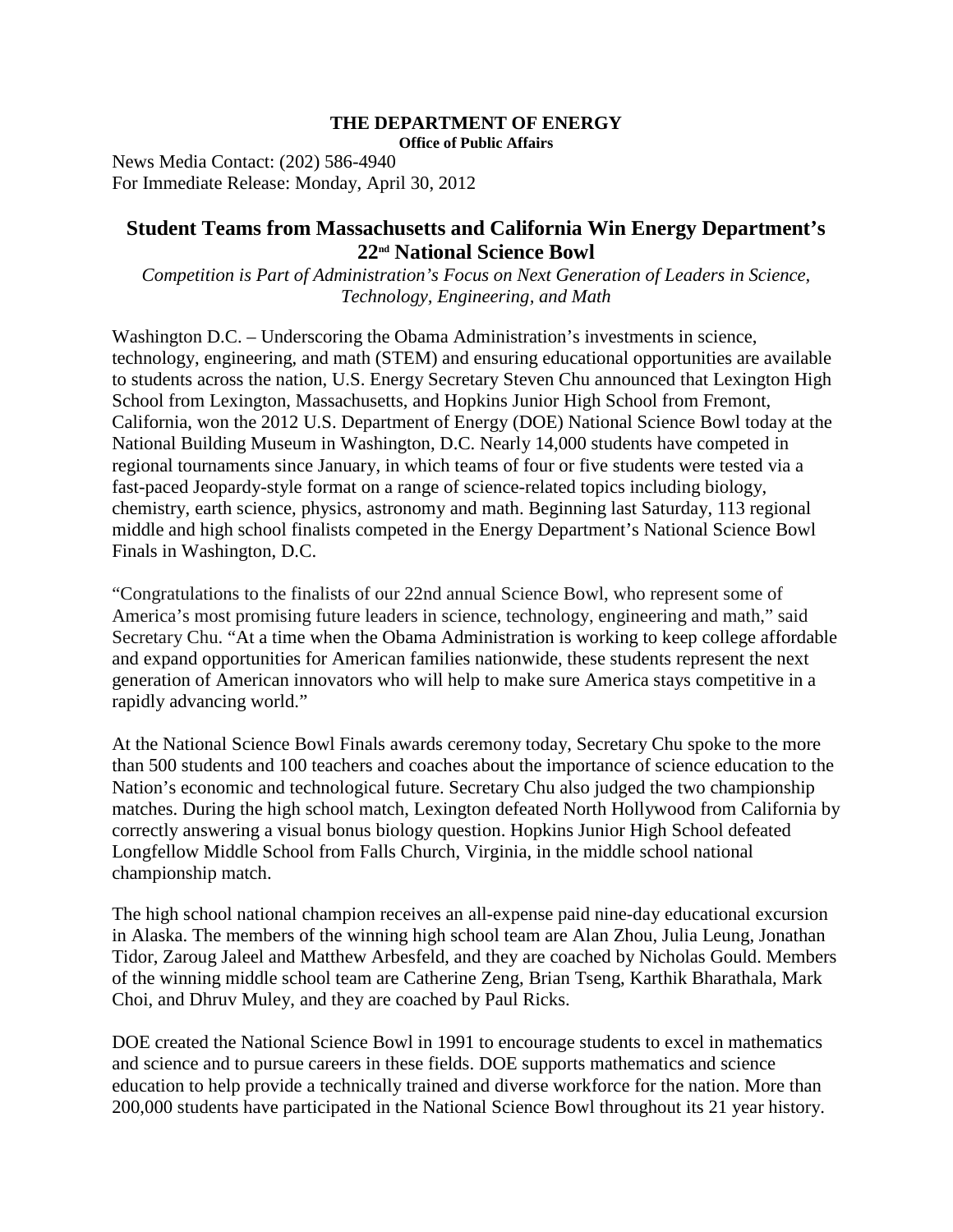## **High School Results:**

The second place team was North Hollywood High School from California. Team members are Daniel Bork, Rain Tsong, Vivek Banejee, Kennedy Agwamaba and Chiyoung Kim, and coaches are Altair Maine and Len Soloff. The team won a fully guided adventure tour of Great Salt Lake Park, Yellowstone National Park, and Grand Teton National Park.

The third place team was Mira Loma High School from Sacramento, California. Team members are Sharath Reddy, Saaket Agrawal, Siddharth Trehan, Jacky Fu, Rohan Deshpande, and the coach is James Hill.

The fourth place team was Morgantown High School from Morgantown, West Virginia. Team members are Nima Ronaghi, Samet Demircan, Deve Someshwar, Shiv Sunil, Andrew Maloney, and the coach is Joe Melia.

Mississippi School for Math and Science from Columbus, Miss., won the High School Science Bowl Civility Award for outstanding sportsmanship. Team members are Charlotte Wang, Anna Liang, Benny Zhang, Daniel Hammer, Mikhail Gaerlan, and the coach is Dennis Reed. Each member of the team will receive a \$100 gift certificate to Amazon.com and a gift pack from IBM, as well as \$500 for their school's science department.

## **Middle School Results:**

The second place team was Longfellow Middle School from Falls Church, Virginia. Team members are Keaton Lee, Beau Tyler, Kunal Naik, Ross Dempsey, Tarun Kamath, and Ryan Golant, and the coach is Jim Bradford.

The third place team was Seattle Science Infinity Club from Bellevue, Washington. Team members are Abhinand Sivaprasad, Aditya Murali, Suvansh Qazi Sanjeev, Tejas Bharadwaj, Gokul Gowri, and the coach is Sivaprasad Padisetty.

The fourth place team was Treasure Valley Math and Science Center from Boise, Idaho. Team members are Nate Marshall, Luke Harmon, Ben Huang, Karthik Mouli, Ryan Zubery and the coach is Jan Poppenga.

Calloway County Middle School from Murray, Kentucky, won the Middle School Science Bowl Civility Award for outstanding sportsmanship. Team members are Martin Mikulcik, Bobbi Brashear, Sam Morehead, Claire Umstead, Jaewon Kang, and the coaches are Scott Pile and Beth Morehead. Each member of the team will receive a \$100 gift certificate to Amazon.com and a gift pack from IBM as well as \$500 for their school's science department.

Daniel Wright Middle School from Lincolnshire, Illinois, raced the fastest car during the Lithium-Ion Battery Powered Model Car Competition, in which all National Science Bowl middle school teams designed, built, and raced model cars powered by lithium-ion batteries. Trinity Junior High School from Fort Smith, Arkansas, won the design portion of the car competition. Both teams received \$500 for their schools' science departments.